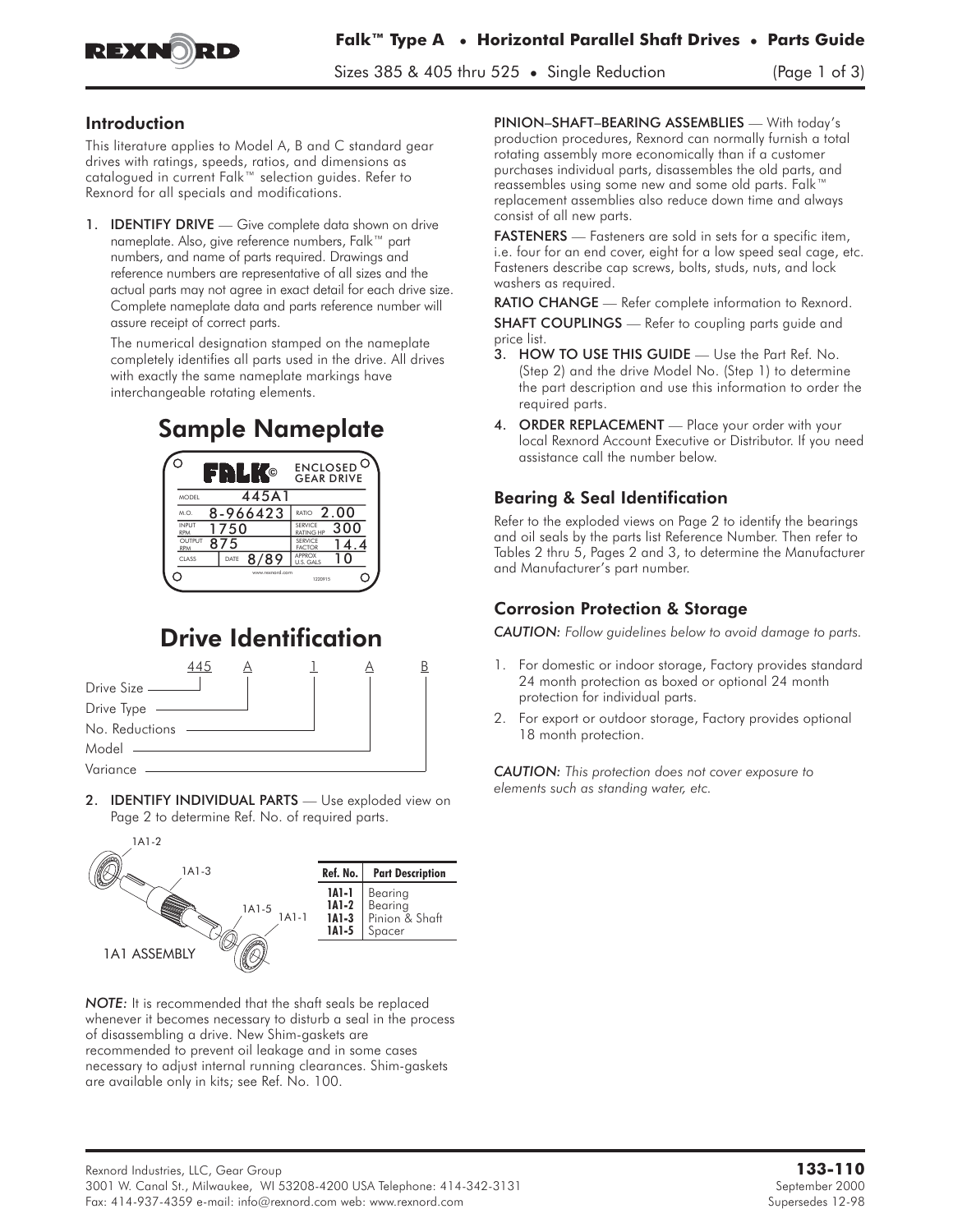



### TABLE 1 — Parts List

| Ref. No. | <b>Part Description</b>                           |
|----------|---------------------------------------------------|
| 1        | Housing (Consists of Base & Cover & all Hardware) |
| 2        | <b>Inspection Cover</b>                           |
| 4        | Dipstick                                          |
| 10       | Shim Gasket, High Speed Shaft                     |
| 15       | Shim Gasket, Low Speed Shaft                      |
| 20       | Air Vent                                          |
| 30       | High Speed Seal Cage Assembly — See Figures 4 & 5 |
| 31       | Cage, Seal, High Speed                            |
| 32       | Seal, Exclusion, High Speed                       |
| 33       | Seal, Bush., High Speed                           |
| 34       | Seal, Oil, High Speed                             |
| 40       | Low Speed Seal Cage Assembly — See Figures 4 & 5  |
| 41       | Cage, Seal, Low Speed                             |
| 42       | Seal, Exclusion, Low Speed                        |
| 43       | Seal, Bush., Low Speed                            |
| 44       | Seal, Oil, Low Speed                              |
| 54       | Guard, Low Speed Shaft                            |
| 60       | Cover, End, High Speed                            |
| 65       | Cover, End, Low Speed                             |
| 100      | Shim Gasket Kit, Includes Ret. Nos.:10,15 & 19    |
| 1A1-1    | Bearing, High Speed Shaft                         |
| 1A1-2    | Bearing, High Speed Shaft                         |
| 1A1-3    | Pinion & Shaft, High Speed                        |
| 1A1-5    | Spacer                                            |
| 5A1      | Bearing, Low Speed Shaft                          |
| 5A2      | Bearing, Low Speed Shaft                          |
| 5A3      | Gear, Low Speed                                   |
| 5A4      | Shaft, Low Speed                                  |
| 5A7      | Spacer, Bearing/Gear                              |

### TABLE 2 — Oil Seals/Falk™ Part Numbers

| <b>DRIVE</b>                                         | Reference No.                                                                |                                                                                      |                                                                              |                                                                              |                                                              |                                                                              |
|------------------------------------------------------|------------------------------------------------------------------------------|--------------------------------------------------------------------------------------|------------------------------------------------------------------------------|------------------------------------------------------------------------------|--------------------------------------------------------------|------------------------------------------------------------------------------|
| <b>SIZE</b>                                          | 32                                                                           | 33                                                                                   | 34                                                                           | 42                                                                           | 43                                                           | 44                                                                           |
| 385<br>405<br>425<br>445<br>465<br>485<br>505<br>525 | 912995<br>912997<br>913014<br>913014<br>913002<br>913021<br>913004<br>913026 | 5741071<br>5741338<br>5741076<br>5741076<br>5742158<br>5742424<br>5741858<br>5742961 | 912996<br>912998<br>913015<br>913015<br>913003<br>913022<br>913005<br>913027 | 913014<br>913000<br>913016<br>913004<br>913023<br>912827<br>913025<br>912901 | 5741076<br>5741343<br>5741599<br>5741858<br>.<br>.<br>.<br>. | 913015<br>913001<br>913017<br>913005<br>913024<br>912554<br>912769<br>912626 |

### TABLE 3 — Bearings/Falk™ Part Numbers

| <b>DRIVE</b> | Reference No. |         |         |            |  |  |
|--------------|---------------|---------|---------|------------|--|--|
| <b>SIZE</b>  | 1A1-1         | $1A2-2$ | 5A1     | <b>5A1</b> |  |  |
| 385          | 2915575       | 2915575 | 921541  | 921541     |  |  |
| 405          | 921443        | 921443  | 921674  | 921674     |  |  |
| 425          | 921541        | 921541  | 921881  | 921881     |  |  |
| 445          | 921541        | 921541  | 921439  | 921439     |  |  |
| 465          | 921646        | 921646  | 920570  | 920570     |  |  |
| 485          | 921481        | 921481  | 2915524 | 2915524    |  |  |
| 505          | 921901        | 921901  | 919284  | 919284     |  |  |
| 525          | 921906        | 921906  | 919096  | 919096     |  |  |

**133-110** Rexnord Industries, LLC, Gear Group

September 2000 3001 W. Canal St., Milwaukee, WI 53208-4200 USA Telephone: 414-342-3131 Supersedes 12-98 Fax: 414-937-4359 e-mail: info@rexnord.com web: www.rexnord.com